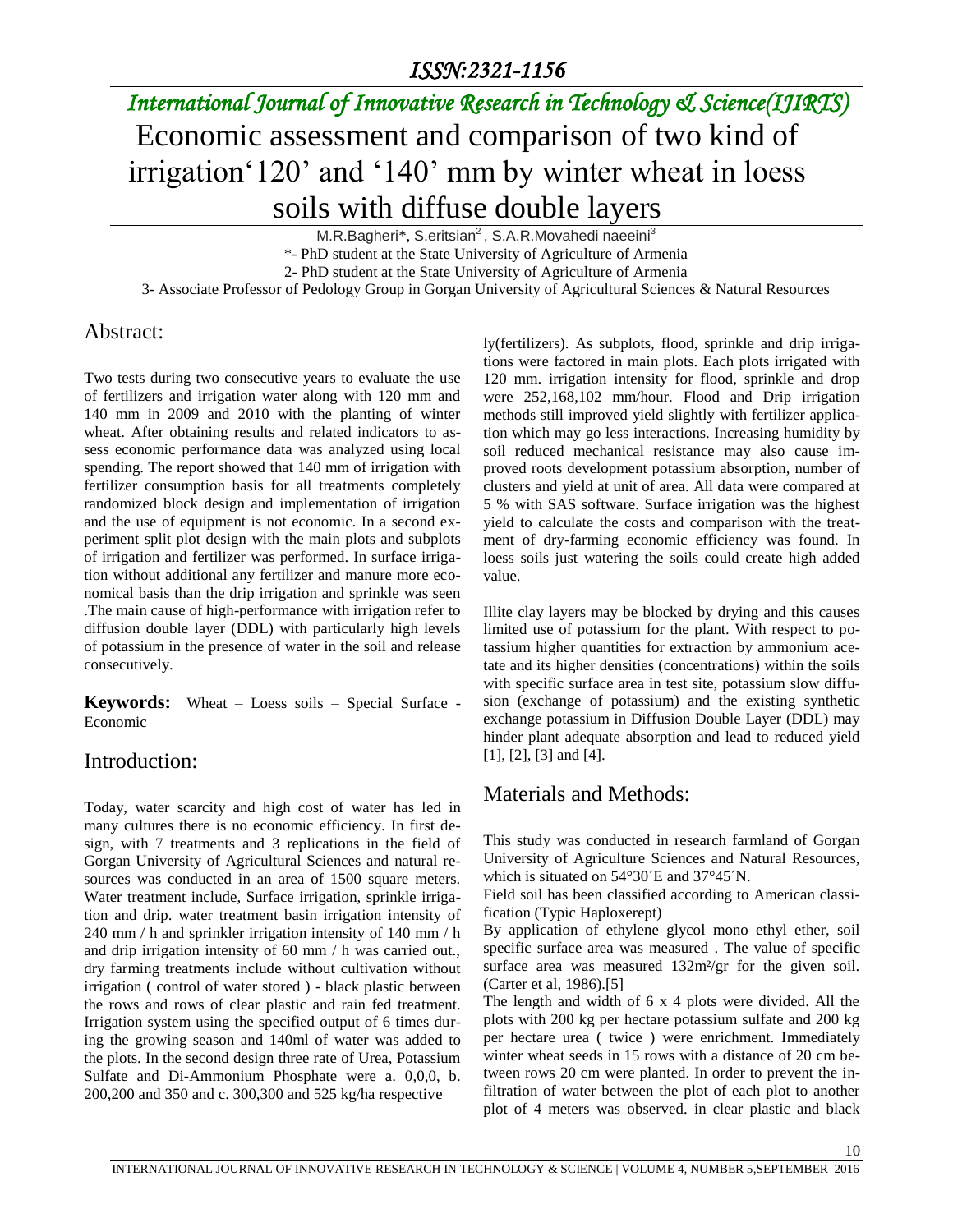## *International Journal of Innovative Research in Technology & Science(IJIRTS)*

plastic strip porous treatments between the rows were set up to absorb the impact of the sun 's heat loss or gain of moisture compared to dry and wet check. The quantity of transferred water was  $3.3m<sup>3</sup>$  in any plot at each step which is equal to 137mm water. Dropping, rain- water and flooding irrigation systems included water transfer system and the needed equipment for realization of study goals, which were installed and plastic, black and transparent mulches with 20cm width and similar holes (to penetrate rain- water) were inserted within intervals in cultivation rows. By construction of water transfer equipment and water pumps designed identically in three plots. Through construction of surface spectra along each row with drippers at 20cm intervals, dropping irrigation was planned and implemented and finally flooding irrigation was done normally by releasing water uniformly over plot surface. In 2th design on the same date, Zagros wheat seed were planted in some plots with 4×6m dimensions. Seeds were sprouted on 29nd. Fertilizers were Urea, Potassium Sulfate and Di-ammonium phosphate and rates for nil, optimum and high applications were a. 0,0,0, b. 200,200 and 350 and c. 300,300 and 525 kg/ha respectively. As subplots, flood, sprinkling and drip irrigations were factored in main plots (fertilizers). Each application used 120 mm to minimize leaching and more rainfall reduced number of irrigations to three. Irrigation treatments increased potassium uptake and yield with no fertilizer application. Fertilizers also improved nutrient uptake and yield

with dry land culture which may mean irrigation substitutes fertilizer application. Flood and drip irrigation methods still improved yield slightly with fertilizer application which may show some minor interactions. Nitrate leaching was not significant in the second year with lower irrigation depth.

The Zagros wheat seed in plots with  $4\times6$  m in length and width were performed. Split plot experimental design, 4 Irrigation and 3 rate of compound fertilizer. The main plots with fertilizer urea, potassium Sulphate and Di-ammonium Phosphate at a level of a: 0, 0,0, kg/ha b: 200,200 and 350 kg/hr, and c: 1.5 times of this amount, is 300, 300 and 525 kg per hectare in the 29 Dec 2009 was added to the soil. Four subplots include flood, sprinkle, drop and dry were performed. Plots were irrigated 0.75 m3 that equal 12 cm water per m2.The seeds were sown on Jan28. Specific surface was measured (132 m2/gr) [5].

#### Results and Conclusion:

Table 1 shows the yield and the indices in first design. The highest seed yield and total yield of the basin irrigation. The highest and the lowest yield for the treatment of clear plastic to 3770kg / hr and 2860kg / hr , respectively.

11

Index %

|                                     |                                             | Compared of average            |                                     |                                |                        |                                                                   |                                |                        |                                        |          |  |  |  |  |  |  |
|-------------------------------------|---------------------------------------------|--------------------------------|-------------------------------------|--------------------------------|------------------------|-------------------------------------------------------------------|--------------------------------|------------------------|----------------------------------------|----------|--|--|--|--|--|--|
| Treatment                           | Mean<br>Stem<br>Fertilized<br>$\Xi^{\cdot}$ | 日.<br>Mean<br>Spikelet<br>Bush | Mean<br>Stem<br>Length<br>$\vec{a}$ | Mean<br>Cluster<br>Seed<br>per | No in<br>Cluster<br>Îm | Sand<br>per<br>Grain<br>Weight<br>gr<br>$_{\mbox{\scriptsize I}}$ | $\rm Kg/hr$<br>Chaffs<br>Yield | Seed<br>Yield<br>Kg/hr | <b>Biologic</b><br>Yield<br>$\rm Kg/m$ | Σλ<br>ें |  |  |  |  |  |  |
| <b>Drop Irrigation</b>              | $4.53^{\circ}$                              | $75.40^{\rm a}$                | $93.26^a$                           | 30.6 <sup>c</sup>              | $535.5^{\circ}$        | $38.17^{\rm b}$                                                   | 4210 <sup>b</sup>              | 3420 <sup>b</sup>      | $7630^{\circ}$                         | 44       |  |  |  |  |  |  |
| Rainwater Irriga-<br>tion           | 4.73 <sup>b</sup>                           | $63.8^c$                       | $87.5$ <sup>c</sup>                 | 28.90 <sup>d</sup>             | $571.2^{\rm a}$        | 37.29 <sup>c</sup>                                                | $4480$ <sup>a</sup>            | $3350^{\circ}$         | 7830 <sup>b</sup>                      | 42       |  |  |  |  |  |  |
| <b>Flood Irrigation</b>             | 4.80 <sup>a</sup>                           | 66.7 <sup>b</sup>              | 90.1 <sup>b</sup>                   | $33.36^b$                      | $557.4^b$              | $40.52^{\rm a}$                                                   | $4550$ <sup>a</sup>            | $3770$ <sup>a</sup>    | $8320^a$                               | 45       |  |  |  |  |  |  |
| <b>Black Plastic</b>                | 4.40 <sup>d</sup>                           | 62.2 <sup>d</sup>              | 85.2 <sup>d</sup>                   | $40.01^a$                      | 524.7 <sup>d</sup>     | $31.74^e$                                                         | $3730$ <sup>c</sup>            | $3370^{\circ}$         | 7100 <sup>d</sup>                      | 47       |  |  |  |  |  |  |
| <b>Transparent</b><br>Plastic       | 4.06f                                       | $59.40^{\circ}$                | 89.7 <sup>b</sup>                   | $26.67$ <sup>e</sup>           | $454.3^{\circ}$        | $37.41^{\circ}$                                                   | $3440$ <sup>d</sup>            | $2860$ <sup>d</sup>    | $6300^\mathrm{e}$                      | 45       |  |  |  |  |  |  |
| Dry-<br>Farming<br><b>Treatment</b> | 4.13 <sup>e</sup>                           | $63.80^\circ$                  | $85.50^e$                           | $32.70^{\rm b}$                | $451.1^{\circ}$        | $35.12^d$                                                         | $3780$ <sup>c</sup>            | $3330^{\circ}$         | $7110$ <sup>d</sup>                    | 46       |  |  |  |  |  |  |
| <b>LSD</b>                          | 0.05                                        | 0.92                           | 0.69                                | 0.77                           | 8.61                   | 0.5                                                               | 75.05                          | 48.06                  | 117.5                                  | 0.002    |  |  |  |  |  |  |

Table 1 : yield and yield indices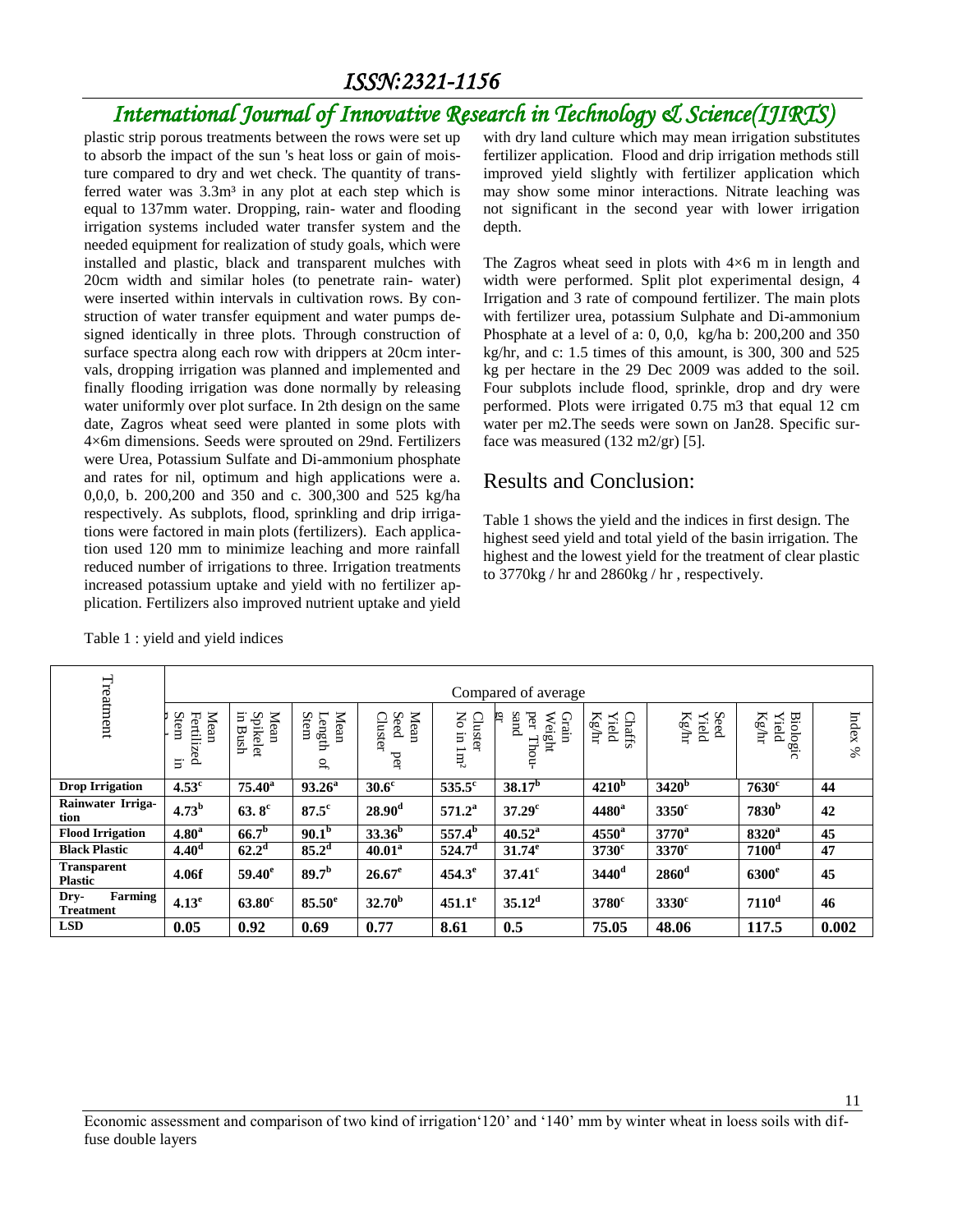## *International Journal of Innovative Research in Technology & Science(IJIRTS)*

Table 2 The physicochemical Properties

|                       |      |      |     |                          |                       | Table-2: Soil Physical- Chemical Properties (depth 0-30cm)                              |                                     |                                                  |                                                            |                                   |                                          |                                     |
|-----------------------|------|------|-----|--------------------------|-----------------------|-----------------------------------------------------------------------------------------|-------------------------------------|--------------------------------------------------|------------------------------------------------------------|-----------------------------------|------------------------------------------|-------------------------------------|
| Soil<br>Texture       | Sand | Silt | C1a | uudd<br>Azote<br>Nitrate | Ammonium<br>⋗<br>zote | potassium<br>tetra<br>borane<br>$(\text{und}$ um<br>Absorbable<br>phenyl<br>sodi-<br>्ष | pon<br>Organic<br><b>OC%</b><br>Car | <b>TNV</b><br>Total<br>Materials<br>℅<br>Neutral | potassium<br>uudd<br>Absorbable<br>Acetate<br>munonum<br>Ğ | phosphorous<br>urdd<br>Absorbable | Saturated<br>Acidity<br>Vase<br>$\Gamma$ | ductance<br>Electric<br>Ds/m<br>Cοn |
| Silty<br>loam<br>clay | 10   | 56   | 34  | 13.3                     | 0                     | 620                                                                                     | 0.96                                | 24                                               | 350                                                        | 11.2                              | 7.3                                      | 0.65                                |

Loess soil region, Gorgan University of Agricultural was a silty clay loam soil . According to havlin's works [6], with 13-15mgr/ kilogram soil nitrate in zero surface up to 30cm, there is no need to azotic fertilizer for production of 6 tons per hectare for wheat as well as with 12mgr/ kg phosphorus no need to phosphate fertilizer. It seems the given form for nitrogen belongs to colder regions in Gorgan city and for those areas with Gorgan climatic conditions where synthesis of organic substances is done more quickly it requires using

azotic fertilizer and probably in higher quantity. The quantity of absorbable potassium was 350 mgr/ kg with acetate so based on havlin's works [6] there is no need to azotic fertilizer with more than 160 mgr/ kg potassium. However, due to high specific surface and abundant Illite clay in the tested soils, wheat yield will be improved by giving fertilizer to soil. Soil texture within zero surfaces up to 30cm is the area of developing wheat in loamy- silty clay. (Table-2)

Table 3 Consumption water

|              | <b>Table-3: Water Chemical Properties:</b> |                                   |              |                           |         |     |     |                       |                            |               |             |              |     |         |            |
|--------------|--------------------------------------------|-----------------------------------|--------------|---------------------------|---------|-----|-----|-----------------------|----------------------------|---------------|-------------|--------------|-----|---------|------------|
|              | ≂<br>Residua<br>È<br>E                     | ∽<br>ĸa<br>iodium<br>ъ<br>₩<br>Ē. | uudd<br>Hard | mod <sub>l</sub><br>Total | meq/lit |     |     | cidity                | mS.mg<br>alts<br><u>ទី</u> | ទ្ធ<br>멿<br>▱ |             |              |     |         |            |
| assification | ō<br>ë<br>5<br>నె                          | ⋗<br>bsorption                    | ess          | ations                    | 줄       | তে  | ∾   | lal<br>I<br>Ξ.<br>gms | −                          | U.<br>Š       | <b>HCO3</b> | 503          |     | ∊<br>۵. | onductance |
| c2S1         | 0.5                                        | 0.2                               | 280          | 5.9                       | 0.3     | 2.4 | 3.2 | 6.7                   | $\bf{0}$                   | 0.6           | 6.1         | $\mathbf{0}$ | 7.5 | 416     | 0.65       |

(Table-3) According to classification of American Soil Salinity Lab (1954), since water EC is greater than 0.25 and lesser than 0.75, so water is classified by medium risk of salinity and because of this fact that RSC quantity is lesser than 1.25 and sodium absorption ration is lower than 7 then risk of soil basification with this water and reaction of both with sodium is low. Then the consumption water was no salty no salinity.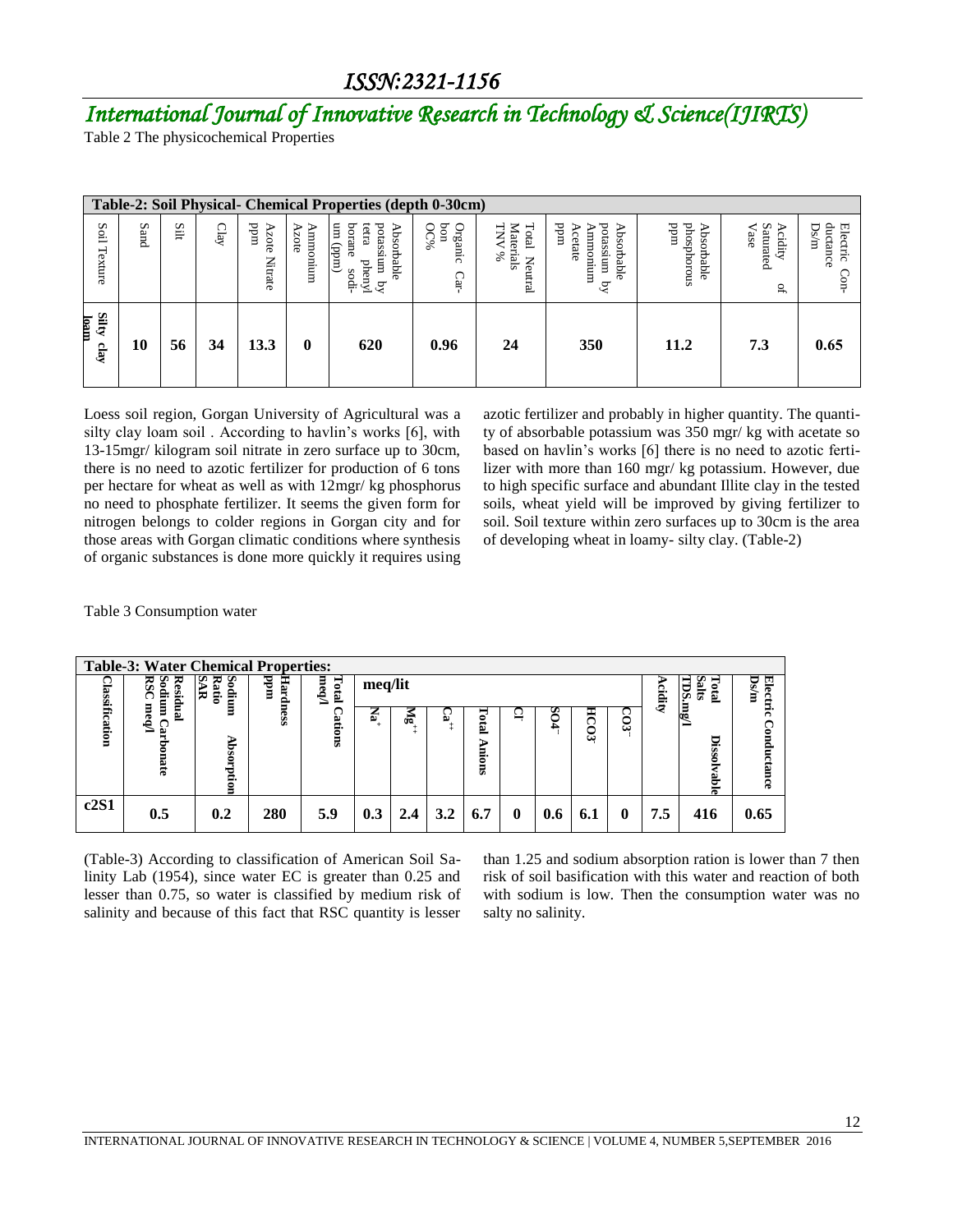# *International Journal of Innovative Research in Technology & Science(IJIRTS)*

Table 4: comparison of costs in first design with 7 trt. and 3 rep.(140mm irrigation)

| treatment                       |                        | Seed<br>income<br>) In thousands     |                          | Residual<br>income<br>) In thousands   |                               |                                |                               | Costs                      | ) In thousands of rials ( |                      |                | The dif-<br>ference<br>between | Treatment<br>difference<br>of treat- |
|---------------------------------|------------------------|--------------------------------------|--------------------------|----------------------------------------|-------------------------------|--------------------------------|-------------------------------|----------------------------|---------------------------|----------------------|----------------|--------------------------------|--------------------------------------|
|                                 | Seed<br>Yield<br>Kg/hr | Kg<br>Seed<br>10,000<br><b>Rials</b> | Chaffs<br>Yield<br>Kg/hr | <b>Straw Kg</b><br>500<br><b>Rials</b> | Land<br>clear-<br>ing100<br>0 | G<br>ro<br>un<br>d<br>re<br>nt | Water<br>pric-<br>ing<br>1500 | Seed<br>buy-<br>ing<br>100 | ferti-<br>lizer<br>200    | Work-<br>ing<br>6000 | Equip-<br>ment | income<br>and ex-<br>penses    | ment dry-<br>farming                 |
| Irri-<br>Drop<br>gation         | 3420                   | 34200                                | 4210                     | 210/5                                  | 1000                          | $\overline{\phantom{m}}$       | 1500                          | 100                        | 200                       | 6000                 | 20000          | 5610                           | $-20579$                             |
| Rainwater<br>Irrigation         | 3350                   | 33500                                | 4480                     | 224                                    | 1000                          | $\overline{\phantom{m}}$       | 1500                          | 100                        | 200                       | 6000                 | 10000          | 14924                          | $-11265$                             |
| Flood Irri-<br>gation           | 3770                   | 37700                                | 4550                     | 227/5                                  | 1000                          | $\overline{\phantom{m}}$       | 1500                          | 100                        | 200                       | 6000                 | 5000           | 24124                          | $-2065$                              |
| <b>Black Plas-</b><br>tic       | 3370                   | 33700                                | 3730                     | 186/5                                  | 1000                          | $\qquad \qquad -$              | —                             | 100                        | 200                       | 6000                 | 2000           | 24586                          | $-1603$                              |
| Transpar-<br>ent Plastic        | 2860                   | 28600                                | 3440                     | 172                                    | 1000                          | $\qquad \qquad -$              |                               | 100                        | 200                       | 6000                 | 2000           | 19472                          | $-6717$                              |
| Dry-Farm-<br>ing Treat-<br>ment | 3330                   | 33300                                | 3780                     | 189                                    | 1000                          | $\qquad \qquad -$              |                               | 100                        | 200                       | 6000                 | -              | 26189                          | $\boldsymbol{0}$                     |

Table 5 - Comparison of Average main effect of irrigation and fertilization on yield and yield components of wheat in 2th design 12 treatment and three replications (120mm irrigation)

| Treatment                           | Fer-<br>tile<br>stems<br>per<br>plant<br>aver-<br>age | spike-<br>let per<br>cruci-<br>ble<br>aver-<br>age | stem<br>length<br>aver-<br>age<br>cm | The<br>aver-<br>age<br>num-<br>ber of<br>seeds<br>per<br>spike | The<br>weight<br>$\sigma$ f<br>thou-<br>sand<br>seeds<br>gr | Bio-<br>logic<br>al<br>yield<br>Kg/hr | straw<br>yield<br>Kg/hr | grain<br>yield<br>Kg/hr | Bio-<br>logic<br>al<br>yield<br>Kg/hr | Index<br>per-<br>cent<br>$\frac{0}{0}$ |
|-------------------------------------|-------------------------------------------------------|----------------------------------------------------|--------------------------------------|----------------------------------------------------------------|-------------------------------------------------------------|---------------------------------------|-------------------------|-------------------------|---------------------------------------|----------------------------------------|
|                                     |                                                       |                                                    |                                      | Fertilization effect                                           |                                                             |                                       |                         |                         |                                       |                                        |
| Normal fertiliza-<br>tion(200kg/hr) | $2.78^{b}$                                            | $37.56^a$                                          | $90.16^a$                            | $27.51^a$                                                      | $426.93^{b}$                                                | 33.81 <sup>a</sup>                    | 8836.6<br>$\mathbf b$   | 4074.1<br>a             | 12910.9<br>h                          | 31.7 <sup>a</sup>                      |
| Extra fertiliza-<br>tion(300kg/hr)  | $2.75^{b}$                                            | $37.28^{a}$                                        | $89.56^{\circ}$                      | $27.35^{\circ}$                                                | 461.9 <sup>a</sup>                                          | $33.67^{ab}$                          | 9347.5<br>a             | 4140.3<br>a             | 13387.9<br>a                          | 31.0 <sup>b</sup>                      |
| With out fertiliz-<br>er(control)   | $2.95^{\mathrm{a}}$                                   | $36.98^{a}$                                        | $85.54^{a}$                          | $23.92^{b}$                                                    | $442.1^{ab}$                                                | $32.17^b$                             | 8442.5<br>$\mathbf{c}$  | 3567.5<br>$\mathbf b$   | $12010^{b}$                           | $29.7^\circ$                           |
|                                     |                                                       |                                                    |                                      | Irrigation                                                     |                                                             |                                       |                         |                         |                                       |                                        |
|                                     |                                                       |                                                    |                                      | Effect                                                         |                                                             |                                       |                         |                         |                                       |                                        |
| Water flooding                      | $3.126^{b}$                                           | $36.38^{b}$                                        | 87.77 <sup>a</sup>                   | $22.10^d$                                                      | 537.47<br>a                                                 | $31.91^{b}$                           | 9933.3<br>a             | 4486.7<br>a             | $14420^a$                             | $31.3^{b}$                             |
| Drip irrigation                     | $3.346^{a}$                                           | $43.48^{a}$                                        | 91.11 <sup>a</sup>                   | $25.31^\circ$                                                  | $481.53^{b}$                                                | 34.07 <sup>a</sup>                    | 9584.4<br>h             | 3990 <sup>b</sup>       | 13574.4                               | $29.3^{d}$                             |
| Sprinkler                           | $2.746^c$                                             | $36.06^{b}$                                        | $85.89^{a}$                          | $27.67^b$                                                      | $401.3^\circ$                                               | $34.85^{\text{a}}$                    | 7522.3<br>d             | 3626.1<br>$\mathbf{c}$  | 11148.3<br>d                          | $32.6^a$                               |
| Without irriga-<br>tion(dry)        | 2.103 <sup>d</sup>                                    | $33.18^c$                                          | $88.93^{\circ}$                      | $29.96^{\text{a}}$                                             | $354.3^d$                                                   | $32.03^{b}$                           | 8329 <sup>c</sup>       | 3606.7<br>$\mathbf{c}$  | 11935.7<br>$\mathbf{c}$               | $30.0^\circ$                           |

13

Economic assessment and comparison of two kind of irrigation'120' and '140' mm by winter wheat in loess soils with diffuse double layers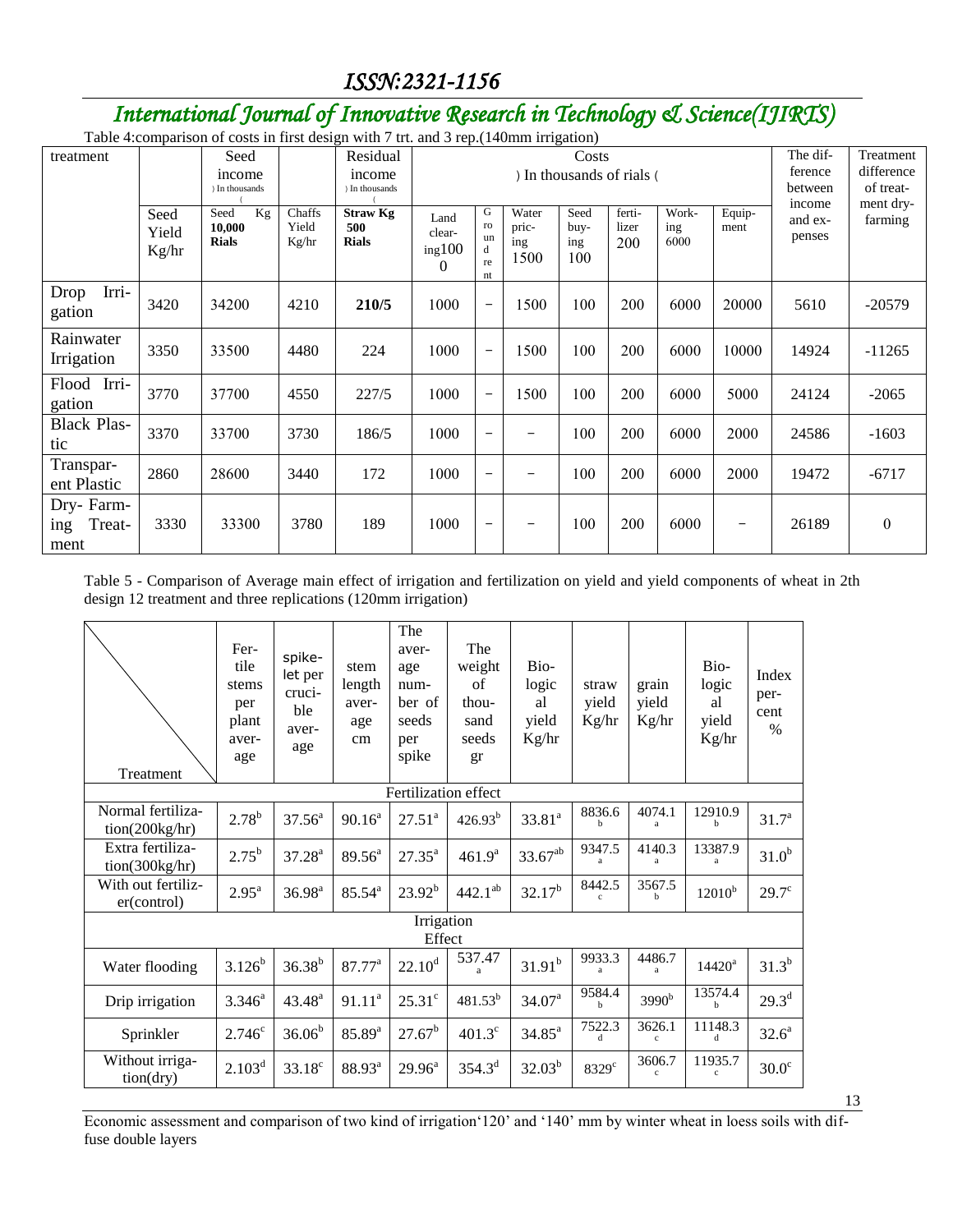## *International Journal of Innovative Research in Technology & Science(IJIRTS)*

According to Table 5, along with consideration of various methods of irrigation and dry farming, increased use of fertilizer increased grain yield, straw and biological yield were. This increase in yield with normal and high amounts of fertilizer to produce grain and straw was significant compared to controls. Along with consideration of all rate of fertilizer, grain, straw and biologic yield by flood irrigation was highest into other treatments .Water flooding treatment was highest yield in grain and straw but sprinkler cultivation was less than control. This may cause by less infiltration on flood irrigation and diffuse the roots and increase the absorption of element in soil. Yield of grain, straw and biologic in drip irrigation into the sprinkler and dry treatment was further.

Table 6 - Average effect of irrigation and fertilizer levels on yield and yield components in 2th design 12 treatment and three replications (120mm irrigation)

| Irrigation                 | no fertilizer  |             |                |              |                     |                     |                 |                  |                   |                |                | (equal 200 kgr/ hr of fertilizer) |                     | (equal 300 kgr/ hr of fertilizer) |                  |            |                |                    |                   |                   |             |
|----------------------------|----------------|-------------|----------------|--------------|---------------------|---------------------|-----------------|------------------|-------------------|----------------|----------------|-----------------------------------|---------------------|-----------------------------------|------------------|------------|----------------|--------------------|-------------------|-------------------|-------------|
| Changing of<br>sources     | m.s.b          | m.s.        | m.d.           | w.h          | Kol.                | Dan.                | Bio.            | m.s.b            | m.s.              | m.d.           | w.h            | Kol.                              | Dan                 | Bio.                              | m.s.b            | m.s.       | m.d.           | w.h                | Kol.              | Dan.              | Bio.        |
| Water flood-<br>ing        | $3.15^a$       | $37.9^{b}$  | $20.2^{\circ}$ | $31.1^{b}$   | $9600^{\rm a}$      | $4050$ <sup>a</sup> | $13650^{\rm a}$ | 3.1 <sup>b</sup> | 35.7 <sup>b</sup> | $23.0^\circ$   | $32.3^a$       | $10950^{\rm a}$                   | $4650$ <sup>a</sup> | $14700^a$                         | 3.1 <sup>b</sup> | $35.4^{b}$ | $22.9^\circ$   | $32.22^a$          | $10150^{\rm a}$   | $4760^{\rm a}$    | $14910^a$   |
| Drip irriga-<br>tion       | $2.75^{\circ}$ | $41.2^b$    | $31.5^a$       | $33.1^b$     | 8743 <sup>b</sup>   | $3900^{\rm a}$      | $12643^{b}$     | 3.6 <sup>a</sup> | 44.8 <sup>a</sup> | $22.2^{\circ}$ | $34.6^a$       | $9980^a$                          | 3950 <sup>b</sup>   | $13930^a$                         | 3.6 <sup>a</sup> | $44.4^a$   | $22.1^\circ$   | 34.47 <sup>a</sup> | $10030^a$         | 4120 <sup>b</sup> | $14150^a$   |
| Sprinkler                  | $3.20^a$       | $36.2^{ab}$ | $24.5^{b}$     | $39.5^a$     | $7220$ <sup>d</sup> | 3420 <sup>b</sup>   | $10640^\circ$   | $2.5^{\circ}$    | $36.1^{b}$        | $29.3^{b}$     | $32.5^{\circ}$ | 7096 <sup>b</sup>                 | $3746^b$            | $10843^{\circ}$                   | $2.5^{\circ}$    | $35.8^{b}$ | $29.1^{\rm b}$ | $32.46^a$          | 8250 <sup>b</sup> | 3711 <sup>b</sup> | $11961^b$   |
| Without<br>irrigation(dry) | $2.73^{a}$     | $32.6^{b}$  | $19.4^d$       | $24.8^\circ$ | 8207 <sup>c</sup>   | $2900^{\circ}$      | $11107^c$       | 1.8 <sup>d</sup> | $33.6^{b}$        | $35.3^{\circ}$ | $35.6^a$       | 8220 <sup>b</sup>                 | $3950^{ab}$         | $12170^b$                         | $1.7^d$          | $33.3^{b}$ | $35.1^a$       | $35.55^a$          | 8560 <sup>b</sup> | 3970 <sup>b</sup> | $12530^{b}$ |

(m.s.b.) mean of fertile stem (m.s.) mean of spikelet (m.d.) mean of grains in spike (w.h.) weight of one thousand grains (kol) yield straw (dan.) grain yield (bio.) biological yield

According to Table 6, yield without fertilizer significantly has increased in all irrigation treatments than the rainfed plat. With normal and high amount of fertilizer, yield in dry farming was respectively 2900, 3950 and 3970 kg /hr. Therefore, irrigation is likely to increase nutrient uptake and grain yield can be increased. With sprinkler irrigation, grain yield without fertilization with conventional fertilizer and manure are respectively 3420, 3746 and 3711 kg /hr with irrigation and flooding, respectively, 4050, 4650 and 4760 kg /hr respectively. The importance of irrigation to increase yield in terms of fertilization is very significant. Regard to low access the yield by using fertilizer especially in irrigations plats it seems other mutual effect such as potassium diffusion and azote massive movement may be occurred. Beside the massive movement of elements and potassium diffusion, root developing and spread may cause in absorption and increment in the grain yield. More increase in yield was got only in irrigation treatment except sprinkle. With flood irrigation even without fertilizer, grain and biological yield had increased significantly. With a drop of water with the least expected and most of the washing water are nitrates. At harvest, the soil nitrate concentration with dry farming and irrigation methods of flooding and the drop was lower.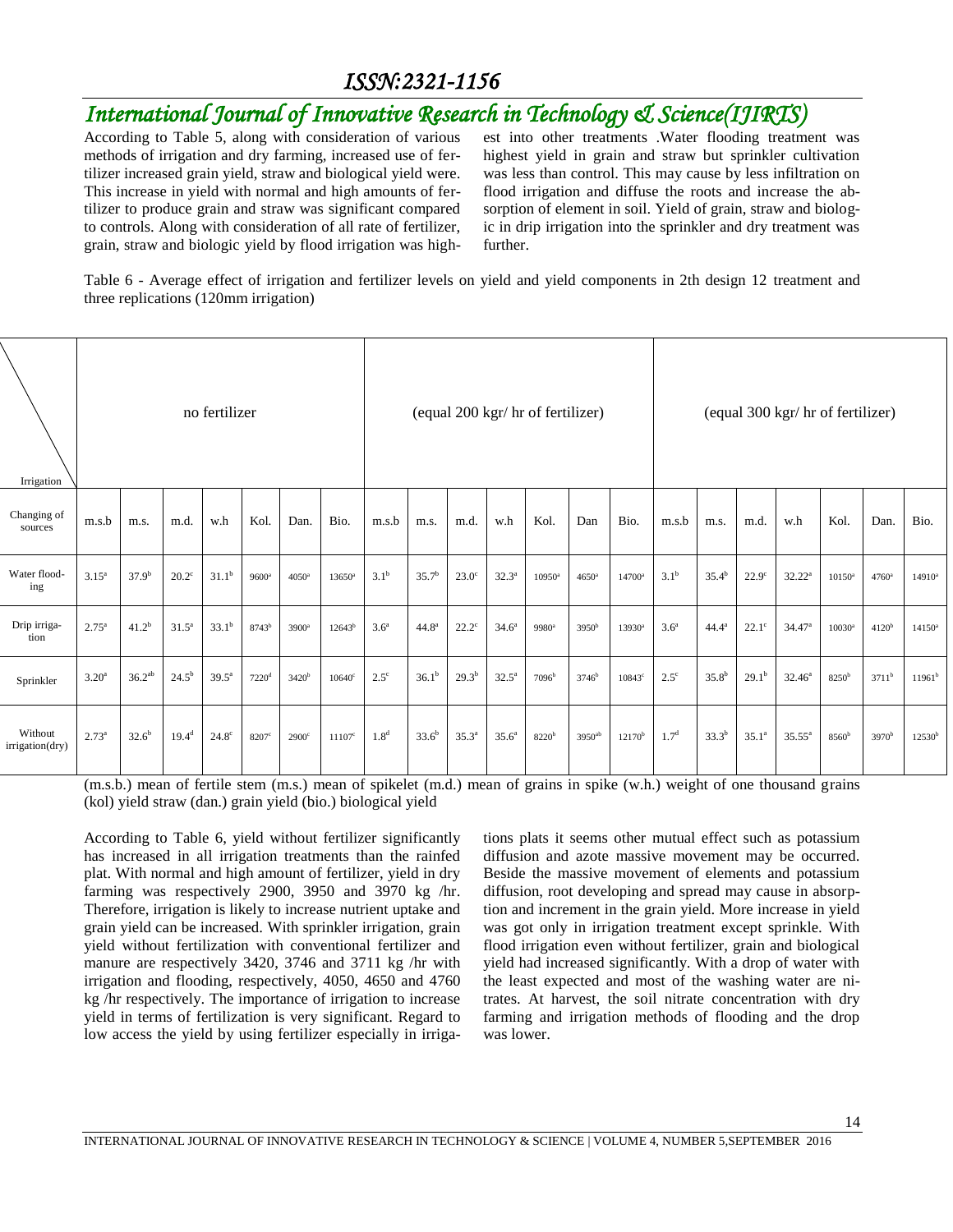## *International Journal of Innovative Research in Technology & Science(IJIRTS)*

Table 7 Comparison of costs (no fertilizer) in 2th design (120mm irrigation)

| treatment                       | raore, comparison or costs (no refunder                                             | Seed<br>income<br>) In thousands<br>$\left($ |                          | $\frac{1}{2}$ and $\frac{1}{2}$ $\frac{1}{2}$ $\frac{1}{2}$ $\frac{1}{2}$ $\frac{1}{2}$ $\frac{1}{2}$ $\frac{1}{2}$ $\frac{1}{2}$ $\frac{1}{2}$ $\frac{1}{2}$ $\frac{1}{2}$ $\frac{1}{2}$ $\frac{1}{2}$ $\frac{1}{2}$ $\frac{1}{2}$ $\frac{1}{2}$ $\frac{1}{2}$ $\frac{1}{2}$ $\frac{1}{2}$ $\frac{1}{2}$ $\frac{1}{2$<br>Residu-<br>al in-<br>come<br>) In thousands |                                              |                                                                              |                                     | Costs<br>) In thousands of rials ( |                                   |                      |                  | The dif-<br>ference<br>between              | Treatment<br>difference                                      |
|---------------------------------|-------------------------------------------------------------------------------------|----------------------------------------------|--------------------------|-----------------------------------------------------------------------------------------------------------------------------------------------------------------------------------------------------------------------------------------------------------------------------------------------------------------------------------------------------------------------|----------------------------------------------|------------------------------------------------------------------------------|-------------------------------------|------------------------------------|-----------------------------------|----------------------|------------------|---------------------------------------------|--------------------------------------------------------------|
|                                 | Seed<br>Yield<br>Kg/hr                                                              | Kg<br>Seed<br>10,000<br><b>Rials</b>         | Chaffs<br>Yield<br>Kg/hr | <b>Straw Kg</b><br>500<br><b>Rials</b>                                                                                                                                                                                                                                                                                                                                | Land<br>clear-<br>ing100<br>$\boldsymbol{0}$ | G<br>$\mathbf{r}$<br>un<br>d<br>re<br>$\mathop{\rm nt}\nolimits$             | Water<br>pric-<br>ing60<br>$\Omega$ | Seed<br>buy-<br>ing<br>100         | ferti-<br>lizer<br>$\overline{0}$ | Work-<br>ing<br>6000 | Equip-<br>ment   | income<br>and ex-<br>penses                 | of treat-<br>ment dry-<br>farming                            |
| Water flood-<br>ing             | 4050a                                                                               | 40500                                        | 9600a                    | 480                                                                                                                                                                                                                                                                                                                                                                   | 1000                                         | $\frac{1}{2}$                                                                | 600                                 | 100                                | $\mathbf{0}$                      | 6000                 | 2000             | 31280                                       | 8970                                                         |
| Drip irriga-<br>tion            | 3900a                                                                               | 39000                                        | 8743b                    | 437                                                                                                                                                                                                                                                                                                                                                                   | 1000                                         | $\overline{a}$                                                               | 600                                 | 100                                | $\mathbf{0}$                      | 6000                 | 20000            | 11737                                       | $-10573$                                                     |
| Sprinkler                       | 3420b                                                                               | 34200                                        | 7220d                    | 361                                                                                                                                                                                                                                                                                                                                                                   | 1000                                         | $\Box$                                                                       | 600                                 | 100                                | $\mathbf{0}$                      | 6000                 | 5000             | 21861                                       | $-449$                                                       |
| Without irri-<br>gation(dry)    | 2900c                                                                               | 29000                                        | 8207c                    | 410                                                                                                                                                                                                                                                                                                                                                                   | 1000                                         | $\overline{a}$                                                               |                                     | 100                                | $\theta$                          | 6000                 | $\boldsymbol{0}$ | 22310                                       | $\boldsymbol{0}$                                             |
|                                 | Table 8Comparison of costs (200 Kg/hr fertilizer) in 2th design (120mm irrigation)  |                                              |                          |                                                                                                                                                                                                                                                                                                                                                                       |                                              |                                                                              |                                     |                                    |                                   |                      |                  |                                             |                                                              |
| treatment                       |                                                                                     | Seed<br>income<br>) In thou-<br>sands (      |                          | Residu-<br>al in-<br>come<br>) In thousands                                                                                                                                                                                                                                                                                                                           |                                              |                                                                              |                                     | Costs<br>) In thousands of rials ( |                                   |                      |                  | The<br>differ-<br>ence<br>between<br>income | Treatment<br>difference<br>of treat-<br>ment dry-<br>farming |
|                                 | Seed<br>Yield<br>Kg/hr                                                              | Seed Kg<br>10,000<br><b>Rials</b>            | Chaffs<br>Yield<br>Kg/hr | <b>Straw Kg</b><br>500<br><b>Rials</b>                                                                                                                                                                                                                                                                                                                                | Land<br>clear-<br>ing100<br>$\mathbf{0}$     | ${\bf G}$<br>ro<br>un<br>d<br>$\rm re$<br>$\mathop{\hbox{\rm nt}}$           | Water<br>pric-<br>ing60<br>$\Omega$ | Seed<br>buy-<br>ing<br>100         | ferti-<br>lizer<br>200            | Work-<br>ing<br>6000 | Equip-<br>ment   | and<br>expens-<br>es                        |                                                              |
| Water flood-<br>ing             | 4650a                                                                               | 46500                                        | 10950a                   | 547                                                                                                                                                                                                                                                                                                                                                                   | 1000                                         | $\overline{\phantom{a}}$                                                     | 600                                 | 100                                | 200                               | 6000                 | 2000             | 37147                                       | 4536                                                         |
| Drip irriga-<br>tion            | 3950b                                                                               | 39500                                        | 9980a                    | 499                                                                                                                                                                                                                                                                                                                                                                   | 1000                                         | $\bar{\phantom{a}}$                                                          | 600                                 | 100                                | 200                               | 6000                 | 5000             | 27099                                       | $-5512$                                                      |
| Sprinkler                       | 3746b                                                                               | 37460                                        | 7096b                    | 354                                                                                                                                                                                                                                                                                                                                                                   | 1000                                         | $\blacksquare$                                                               | 600                                 | 100                                | 200                               | 6000                 | 20000            | 9914                                        | $-22697$                                                     |
| Without irri-<br>gation(dry)    | 3950ab                                                                              | 39500                                        | 8220b                    | 411                                                                                                                                                                                                                                                                                                                                                                   | 1000                                         | $\blacksquare$                                                               | ÷.                                  | 100                                | 200                               | 6000                 | $\boldsymbol{0}$ | 32611                                       | $\boldsymbol{0}$                                             |
|                                 | Table 9 Comparison of costs (300 Kg/hr fertilizer) in 2th design (120mm irrigation) |                                              |                          |                                                                                                                                                                                                                                                                                                                                                                       |                                              |                                                                              |                                     |                                    |                                   |                      |                  |                                             |                                                              |
| treatment                       |                                                                                     | Seed<br>income<br>) In thou-<br>sands (      |                          | Residu-<br>al in-<br>come<br>) In thousands                                                                                                                                                                                                                                                                                                                           |                                              |                                                                              |                                     | Costs<br>) In thousands of rials ( |                                   |                      |                  | The<br>differ-<br>ence<br>between<br>income | Treatment<br>difference<br>of treat-<br>ment dry-<br>farming |
|                                 | Seed<br>Yield<br>Kg/hr                                                              | Seed Kg<br>10,000<br><b>Rials</b>            | Chaffs<br>Yield<br>Kg/hr | <b>Straw Kg</b><br>500<br><b>Rials</b>                                                                                                                                                                                                                                                                                                                                | Land<br>clear-<br>ing<br>1000                | ${\bf G}$<br>$\mathbf{r}$<br>un<br>d<br>$\rm re$<br>$\mathop{\hbox{\rm nt}}$ | Water<br>pric-<br>ing<br>1500       | Seed<br>buy-<br>ing<br>100         | ferti-<br>lizer<br>300            | Work-<br>ing<br>6000 | Equip-<br>ment   | and<br>expens-<br>es                        |                                                              |
| Water<br>flooding               | 4760a                                                                               | 47600                                        | 10150a                   | 507                                                                                                                                                                                                                                                                                                                                                                   | 1000                                         | $\Box$                                                                       | 600                                 | 100                                | 300                               | 6000                 | 2000             | 38107                                       | 5280                                                         |
| Drip irriga-<br>tion            | 4120b                                                                               | 41200                                        | 10030a                   | 501                                                                                                                                                                                                                                                                                                                                                                   | 1000                                         | $\blacksquare$                                                               | 600                                 | 100                                | 300                               | 6000                 | 5000             | 28701                                       | $-4126$                                                      |
| Sprinkler                       | 3711b                                                                               | 37110                                        | 8250b                    | 412                                                                                                                                                                                                                                                                                                                                                                   | 1000                                         | $\blacksquare$                                                               | 600                                 | 100                                | 300                               | 6000                 | 20000            | 9522                                        | $-23305$                                                     |
| Without<br>irriga-<br>tion(dry) | 3970b                                                                               | 39700                                        | 8560b                    | 428                                                                                                                                                                                                                                                                                                                                                                   | 1000                                         | $\blacksquare$                                                               | $\overline{\phantom{0}}$            | 100                                | 300                               | 6000                 | $\boldsymbol{0}$ | 32827                                       | $\boldsymbol{0}$                                             |

15

Economic assessment and comparison of two kind of irrigation'120' and '140' mm by winter wheat in loess soils with diffuse double layers